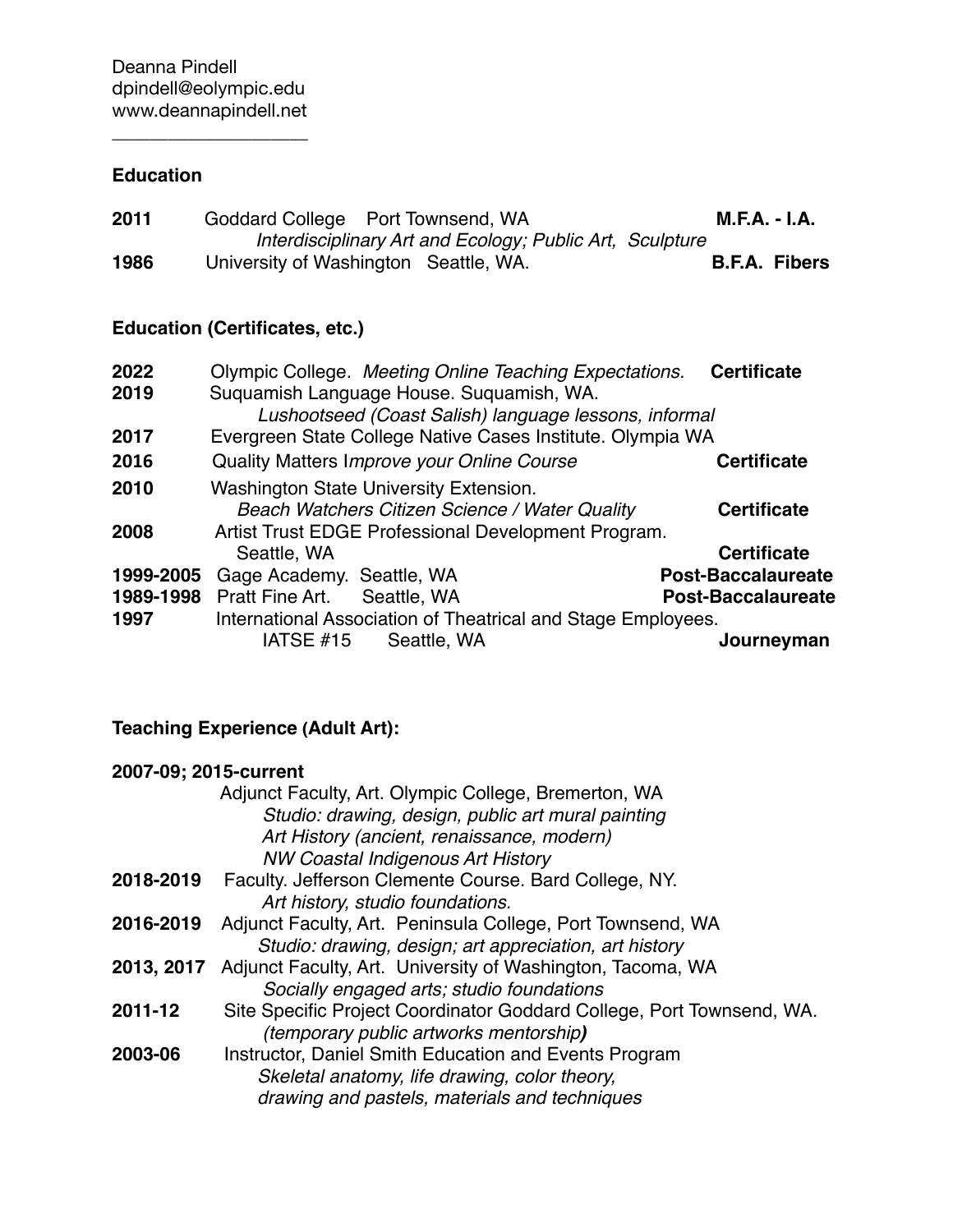**2004-06** Studio Assistant, Gage Academy, Seattle, WA

#### **Teaching Experience (Youth Art):**

- **2010**  Centrum/Port Townsend Marine Science Center. Port Townsend, WA *Whale Camp*, *interdisciplinary art/science*
- **2003** Children's Festival of Art. Port Townsend, WA  *monoprint workshop for children*
- **2003** Drama Program, Sylvan Way Christian School Bremerton, WA  *week-long workshop including sets, props, costumes and staging for elementary school children*
- **1989** Art-Spring Festival Installation with Children's Workshop, Seattle, WA

## **Other Teaching Experience:**

| 1992-2001 Re-Evaluation Counseling Foundation, Seattle, WA |                                           |             |  |
|------------------------------------------------------------|-------------------------------------------|-------------|--|
|                                                            | Anti-oppression and Peer counseling       |             |  |
|                                                            | - Area Reference Person, Duwamish Area    | 1997 - 2000 |  |
|                                                            | - Certified Teacher                       | 1995 - 2001 |  |
|                                                            | - Support Group Leader, Assistant Teacher | 1992 - 2001 |  |

#### **Environmental Artist-in-Residence:**

- **2021** Centrum, Port Townsend WA
- **2016** Seametrey Montessori Children's Village, Tonli Bati, Cambodia *Public Eco-artwork; design and build floating water-treatment island, integrate eco-art education with children's workshops*
- **2012** McColl Center for Visual Art Charlotte, NC. *Public artwork. Design and build remediation swale for urban water quality, community engagement with youth and adults, k-12 students*

## **Selected Professional Experience**

| 2021 | Board Member: WEAD (Women Eco Artists Dialog)                    |  |  |
|------|------------------------------------------------------------------|--|--|
|      | Panelist: Olympic College Foundation Robinson Grant.             |  |  |
|      | Presenter: Duke University Enviro-Art Gallery                    |  |  |
|      | EcoArt Practice.                                                 |  |  |
|      | WEAD Exhibition Committee: two membership exhibits and catalogue |  |  |
|      | <b>EXTRACTION</b>                                                |  |  |
|      | 2019 Circle of Advisors, Indigenous and Decolonial Art Program.  |  |  |
|      | Goddard College, WA                                              |  |  |
|      | Juror: Northwind Arts Center, Port Townsend WA                   |  |  |
|      | <b>Small Expressions</b>                                         |  |  |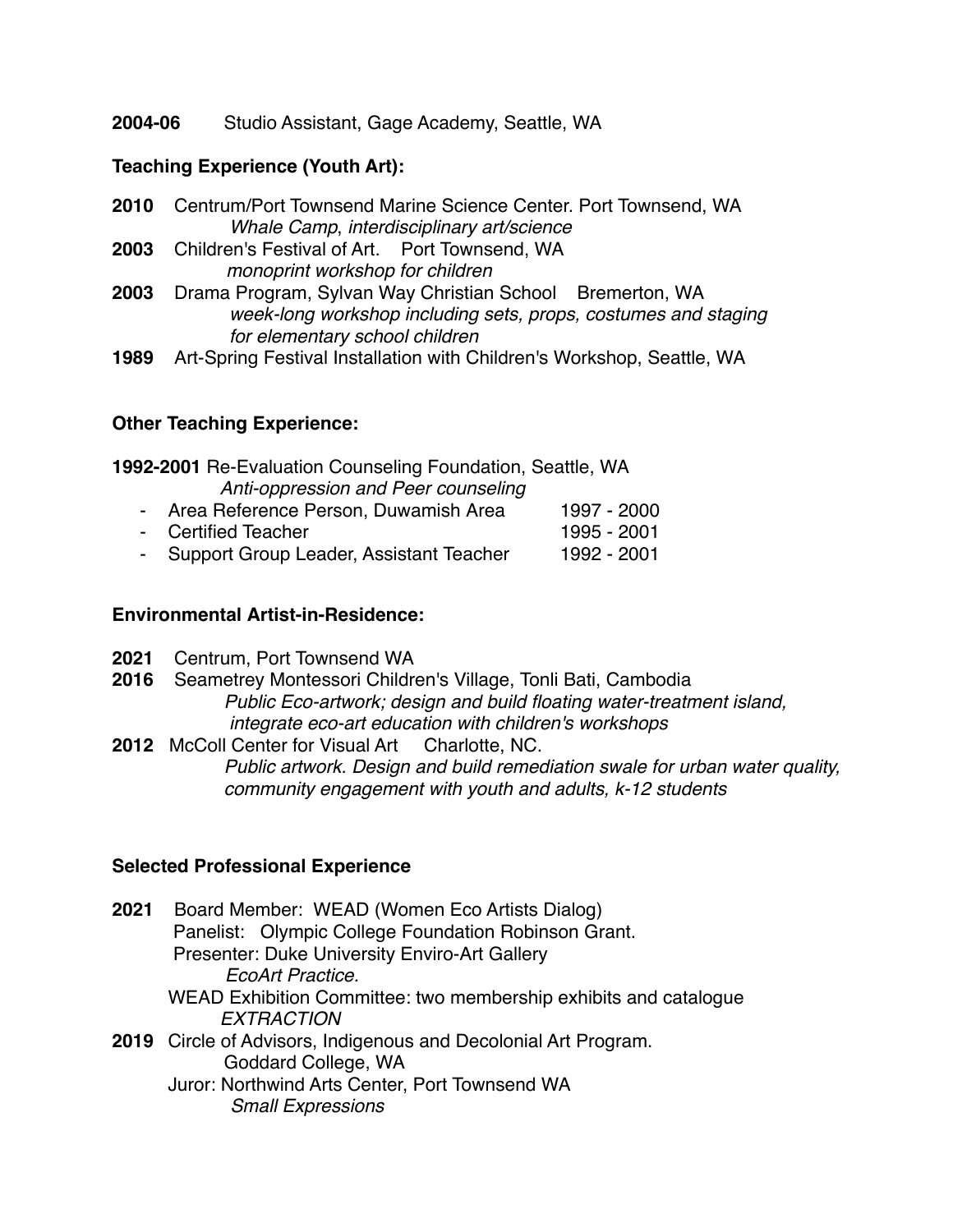| 2018 Attendee: Native American and Indigenous Studies Association Conference,<br>NAISA. Los Angeles, CA        |
|----------------------------------------------------------------------------------------------------------------|
| 2018 Presenter: Olympic College Diversity Conference, Bremerton WA                                             |
| Coast Salish Arts: An Introduction to PNW Indigenous Cultures                                                  |
| 2017 Editorial committee, Ecoart Network.                                                                      |
| Provocations, Pedagogies, and Other Strategies: Teaching Ecological Art.<br>2022 New Village Press, NY. Print. |
| 2016 Juror: Kitsap Arts and Crafts Annual Fine Art Show. Kingston, WA.                                         |
| 2015 Presenter: TAM Summer Solstice Arts Festival Public Art Panel                                             |
| Tacoma Art Museum, Community Engagement Program. WA                                                            |
| Presenter: Goddard College Alumni Symposium                                                                    |
| Goddard MFA-IA program, Port Townsend, WA                                                                      |
| 2014 Presenter: Salish Sea Ecosystem Conference                                                                |
| Huxley College of Environment, Seattle, WA                                                                     |
| 2013 Performative: AASG Australian Animal Studies Group Conference                                             |
| University of Sydney, Australia                                                                                |
| Poster presentation: Ecoarts Australis Conference,                                                             |
| Wollongong, NSW, Aus.                                                                                          |
| 2012 Presenter: Convergence / Divergence Symposium                                                             |
| Los Mendanos College, CA.                                                                                      |
| Presenter: Eco-Art Salon                                                                                       |
| Community Arts. Vancouver, BC. CA.                                                                             |
| 2011 Presenter: Open Engagement / Art and Social Portland State University<br><b>Portland OR</b>               |
|                                                                                                                |
| Performative: Making, Meaning, and Context Conference<br>Goddard College. Plainfield, VT                       |
| Panelist: Storefronts Seattle Project, Seattle, WA                                                             |
| John Boylan's Conversations. "Last Chance Travel Agency"                                                       |
| "Invasion! A conversation about Invasive Species"                                                              |
| 2007 Curator: Northwind Arts Center. Port Townsend, WA                                                         |
| "Figures of Speech" Invitational Exhibit                                                                       |
| 2003-09 Gallery Operations: Collective Visions Gallery, Bremerton, WA                                          |
|                                                                                                                |

## **Grants, Awards, and Honors**

**2019** Robinson Grant. Olympic College Foundation, Bremerton WA

- **2015**  James W. Ray Nominee. Artist Trust, Seattle, WA
- **2014**  Eco-Arts Awards Semifinalist. Eco Arts Awards, Ashville, N.C.
- **2013** Puffin Foundation Grant. Puffin Foundation, Teaneck, N.J.
- **2012** Third Place *Beyond Landscape.* Marin Community Foundation, CA.
- **2009** Professional Development Grant Olympic College, Bremerton, WA
- **2008** Funds for Excellence Grant Olympic College Foundation, WA
- **2006** Merit Award *30th Annual International Juried* Sequim Arts, Sequim, WA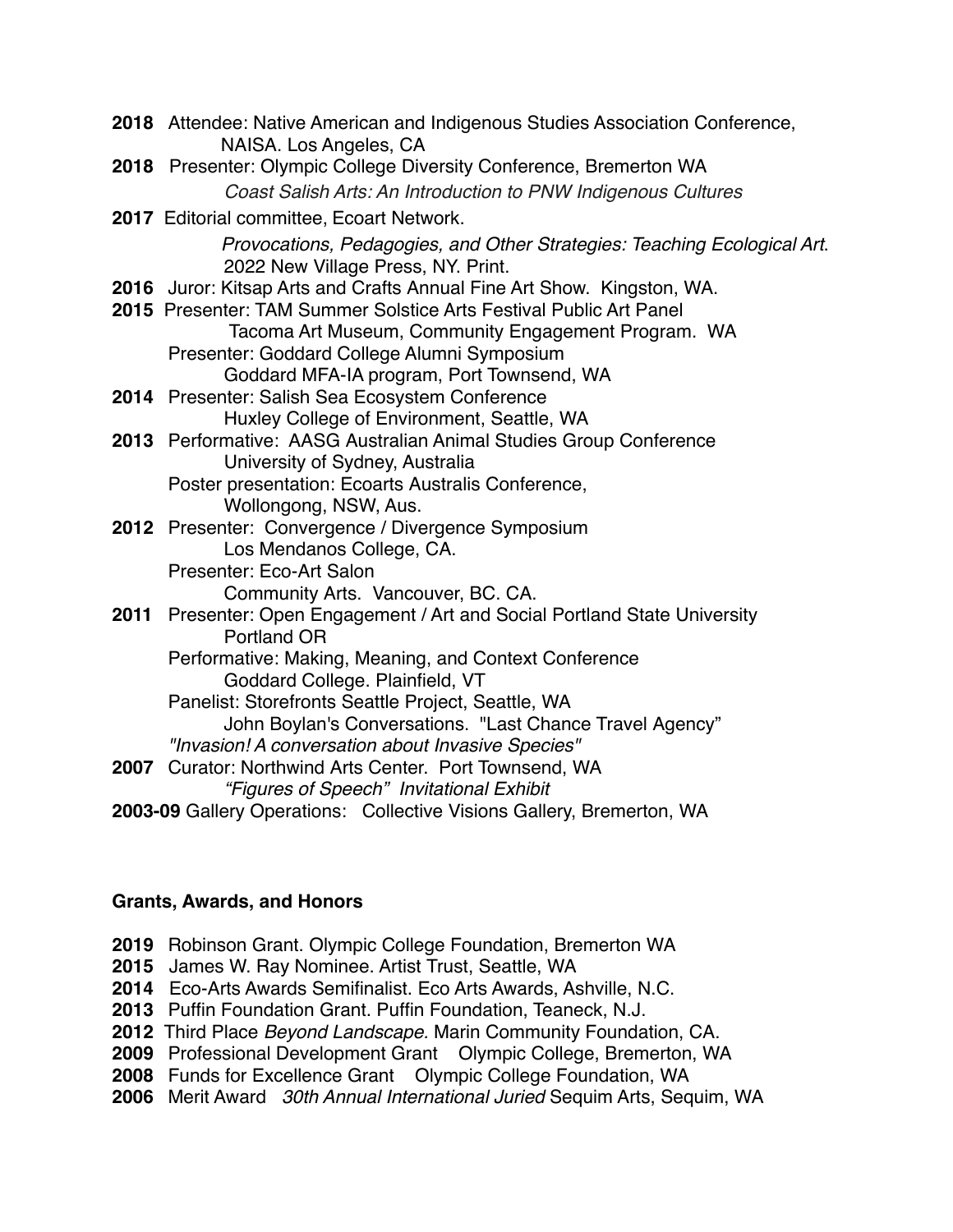**1983** First place (in three categories: drawing, sculpture, ceramics) *University Students Annual Exhibit.* Cache Gallery, Fairbanks AK **1976** National Merit Scholar

#### **Public Art (including permanent, installation, and ephemeral)**

**2022** Kitsap County Public Works Stormwater division. Storm Drain Murals *We all share the Salish Sea.* with Tabitha Pindell **2019-2022**. Lushootseed Language Campus Project, Olympic College, WA *in collaboration with Indigenous Students, Suquamish Tribe* **2016** Seametrey Children's Montessori Village. Tonli Bati, Cambodia *Koh Seametrey (for Richard). Invitational residency.* **2016** Public Mural by Olympic College Students, Bremerton WA *facilitator and instructor* **2016** Salishan Food Forrest and Swan Creek Park Tacoma, WA *Calculus. `curator, Lisa Kinoshoto* **2015** Olympic College's Barner Property Gate. *Gate design, to be fabricated by students. curator Sue Digby, PhD.* **2015** Installation Space, Portland Building, Portland, OR. *Apothecary for the Anthroocene.**RACC, curatorial organization.* **2014** Carkeek Park, Center on Contemporary Art (CoCA) , Seattle WA *Willow Water Thendara Kida-McGee, curator of CoCA* **2014** Spaceworks Tacoma.Tacoma, Washington *Hostage 61 Heather Joy, Gabriel Brown, curators* **2014** Webster's Woods Sculpture Park, Port Angeles Fine Art Center, WA. *Finding Grace* **2013, 2012** Fort Worden State Park, Port Townsend, WA *The Soil Remembers* with Dr. Rhonda Janke, PhD. **2012** Trinity Episcopal School, Charlotte, NC *We All Share the Same Water* **2012** McColl Center for Visual Art, Charlotte, NC *Butterfly Bower* **2012** Carry Murray Nature Center, Leakin Park, Baltimore, MD *Flotilla of Dreams* **2009-2013** Jefferson County Irondale Beach Park *Slow Art at Otter Crick* (final installation unrealized) **2011** Carry Murray Nature Center, Leakin Park, Baltimore, MD *Arborescence* **2010** Fort Worden State Park, Port Townsend, WA *Transient Gift Analemma Sundial* **2010** Webster's Woods Outdoor Sculpture Park. Port Angeles Fine Art Center, WA. *Squiggle Salal* **2010** Fort Worden State Park, Port Townsend, WA *Poetry for Salal* **2009** Fort Worden State Park, Port Townsend, WA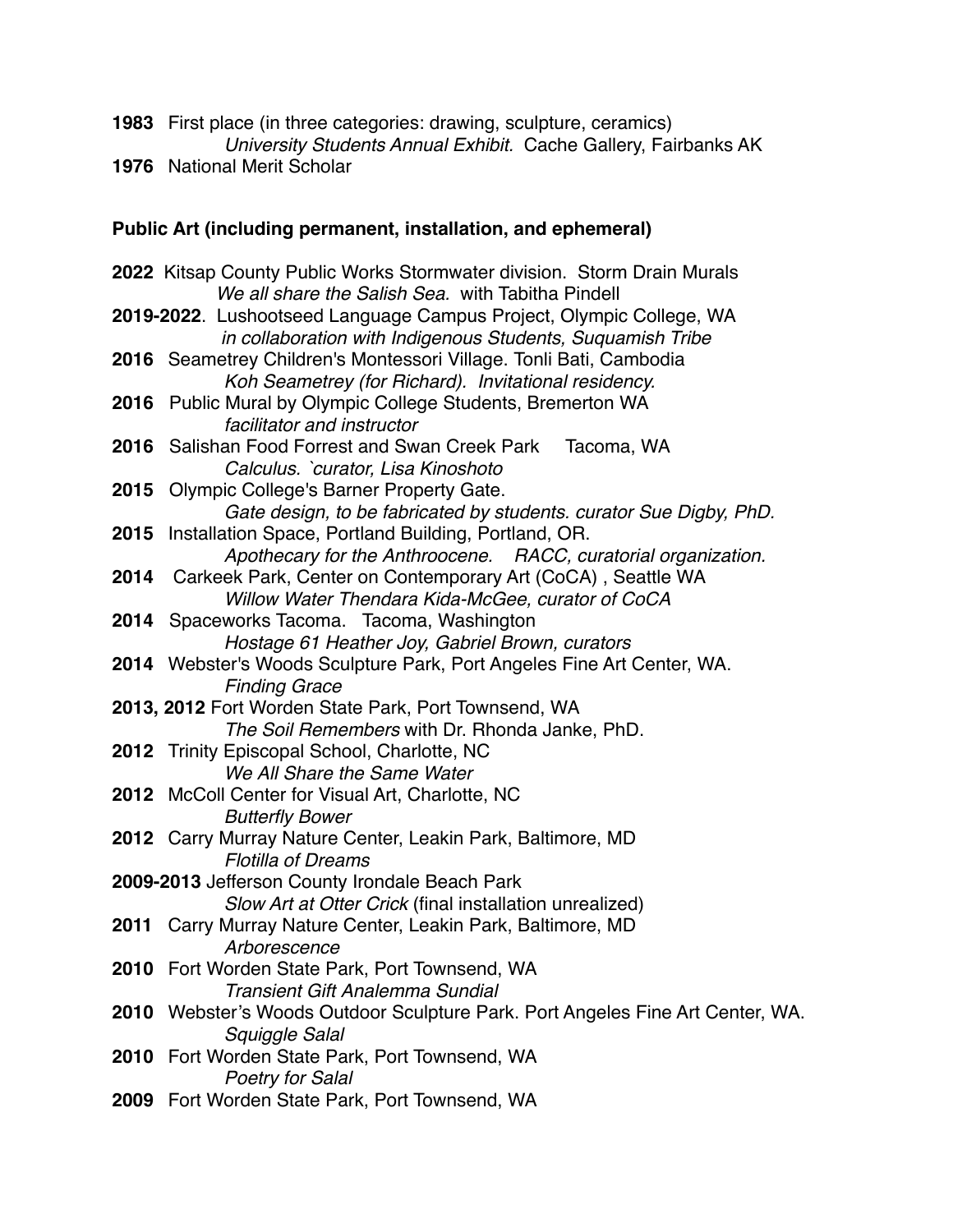*Drip Line Drawing 1: Fallen Brothers*

- **2008** Webster's Woods Outdoor Sculpture Park. Port Angeles Fine Art Center, WA *Juncture*
- **2007** Webster's Woods Outdoor Sculpture Park. Port Angeles Fine Art Center, WA *Dreaming Tree with Meditation Bench*
- **1989** ArtSpring Festival Seattle, WA
- *Enchanted Tunnel (Installation with Workshop for disabled children)* **1986** University of Washington Seattle, WA
	- *Echochamber*

#### **Solo Shows and Installations**

**2010** OK Hotel Gallery Seattle, WA *61 Mortal Decisions Eric Swangstu, curator* **2009**  Moses Lake Museum Moses Lake, WA *Journey: Metaphors and Metamorphosis Freya K. Hart, curator* **2004 - 2009** *(annually)* Collective Visions Gallery. Bremerton, WA

## **Selected Juried and Invitational**

**2020** Ecoartspace. Santa Fe, NM. *eco-conciousness. Eleanor Heartney, juror,* **2018** Western Gallery, Western Washington University. Bellingham, WA. *Modest Forms of Biocultural Hope**Hafthor Yngvasen, curator* **2015** Freies Kunstbüro und KlangatelieHamburg, Germany *"Ausstellung Boden!Bildung (Building Soils)**Samuel J Fleiner, curator* **2014** Northwind Arts Center. Port Townsend, WA *Earth Matters**Michael Paul MIller, curator* **2013** MOPS Gallery Sydney, Australia *Multi-Species Becomings in the Anthropocene. Eben Kirksey, curator* Lower Columbia College**,** Longview WA *The Meaning of Wood Suze Woolfe, curator* **2012** WEAD Women Environmental Artists. Marin Community Foundation, CA *Beyond Landscape Patricia Watts et al. curators* Rubicon Foundation**/**Smoke Farm Lo-fi Festival, Arlington, WA *American Wilderness Wax Museum Curatorial Committee* WA. State Convention Center, Artist Trust *Celebration. Dayton Knipher, curator* Proteus Gowanus. New York, NY *Thneeds ReSeedProteus Gowanus, Krista Dragomer, curators* **2011** Gallery at CUNYNew York, NY *Multispecies Salon. Eben Kirksey, curator* Whatcom Museum of Art. Bellingham, WA *Fate of the Forest. Barbara Matilsky, curator*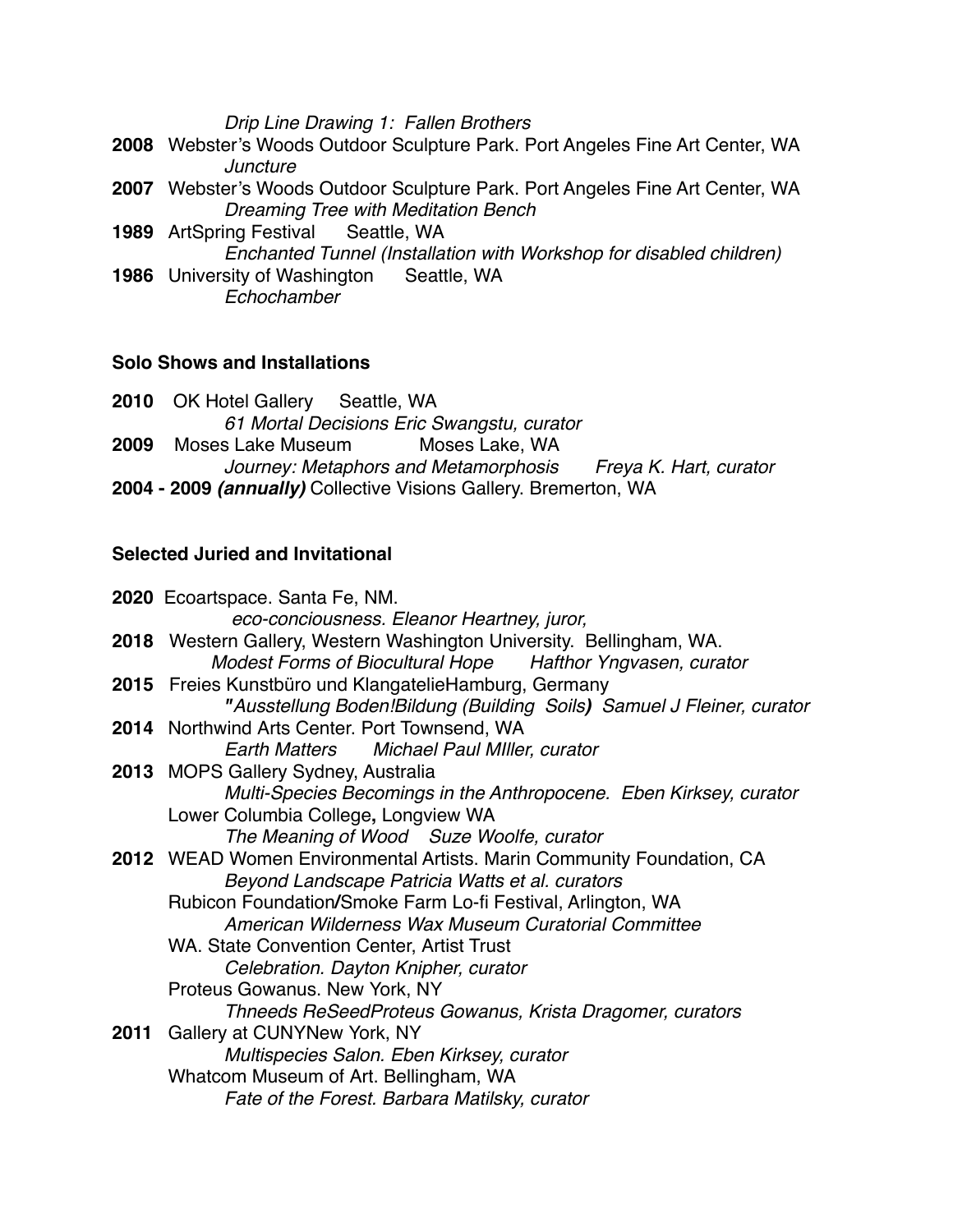4-Culture/City of Seattle. "Storefronts Seattle Project" Seattle, WA *Last Chance Travel. Sarah Kavage, curator* **2010** WA. State Convention Center, American Meteorological Society Convention *Forecast: Communicating Weather (Invitational)Lele Barnett, curator* Collective Visions Gallery Bremerton, WA *CVG Annual Statewide Juried Jake Seniuk, juror* Ironworks Gallery. New Orleans, LA *American Anthropologists Association, Multispecies Salon*. *Eben Kirksey, curator* **2009** Bioneers Conference. San Rafeal, CA *From Classroom to Community. Beverly Naidus, Sharon Siskin, jurors* Port Angeles Fine Art Center Port Angeles, WA *Strait Art 2009 Juried Jake Seniuk, juror* University of Washington Tacoma Gallery, Tacoma, WA *"Verge" Invitational Artist Trust Edge Invitational* **2008** Collective Visions Gallery Bremerton, WA *CVG Annual Statewide Juried. Susan Parke, juror* Port Angeles Fine Art Center Port Angeles, WA *Strait Art 2008 Juried Jake Seniuk, juror* **2007** Port Angeles Fine Art Center Port Angeles, WA *Strait Art 2007 Juried. Jake Seniuk, juror* Northwind Arts Center Port Townsend, WA *Figure of Speech Invitationa. Deanna Pindell, curator* Northwind Arts Center Port Townsend, WA *Vessels. Juried Eric Swangstu, juror* **2006** Northwind Arts Center Port Townsend, WA *Earth. Air, Fire, and Water Juried. Jake Seniuk, juror* Northwind Arts Center Port Townsend, WA *Small Expressions V Juried Micheal McCollum, juror* **2005** Northwind Arts Center Port Townsend, WA *Small Expressions IV Juried Cheryl Hahn, juror* Gallery Utsalady Bay Camano Island, WA *Unclad 2005 Juried Gayle Picken, juror* **2004** Northwind Arts Center Port Townsend, WA *Figuratively Speaking Juried D. Adams, Alan Newberg, jurors* **2003** Port Townsend Arts Commission Port Townsend, WA *5th Annual Juried Greg Bell, juror* Northwest Pastel Society Seattle, WA *17th International Juried Richard McDaniel, juror* **1998** COCA, with Pratt Fine Arts Center Seattle, WA *Pratt Invitational* **1991** Fuller-Ellwood Gallery Seattle, WA *True Directions Installation Collaboration Frank Video, lead artist* **1988** 911 Gallery Seattle, WA *Disposable Wisdom Tunnel*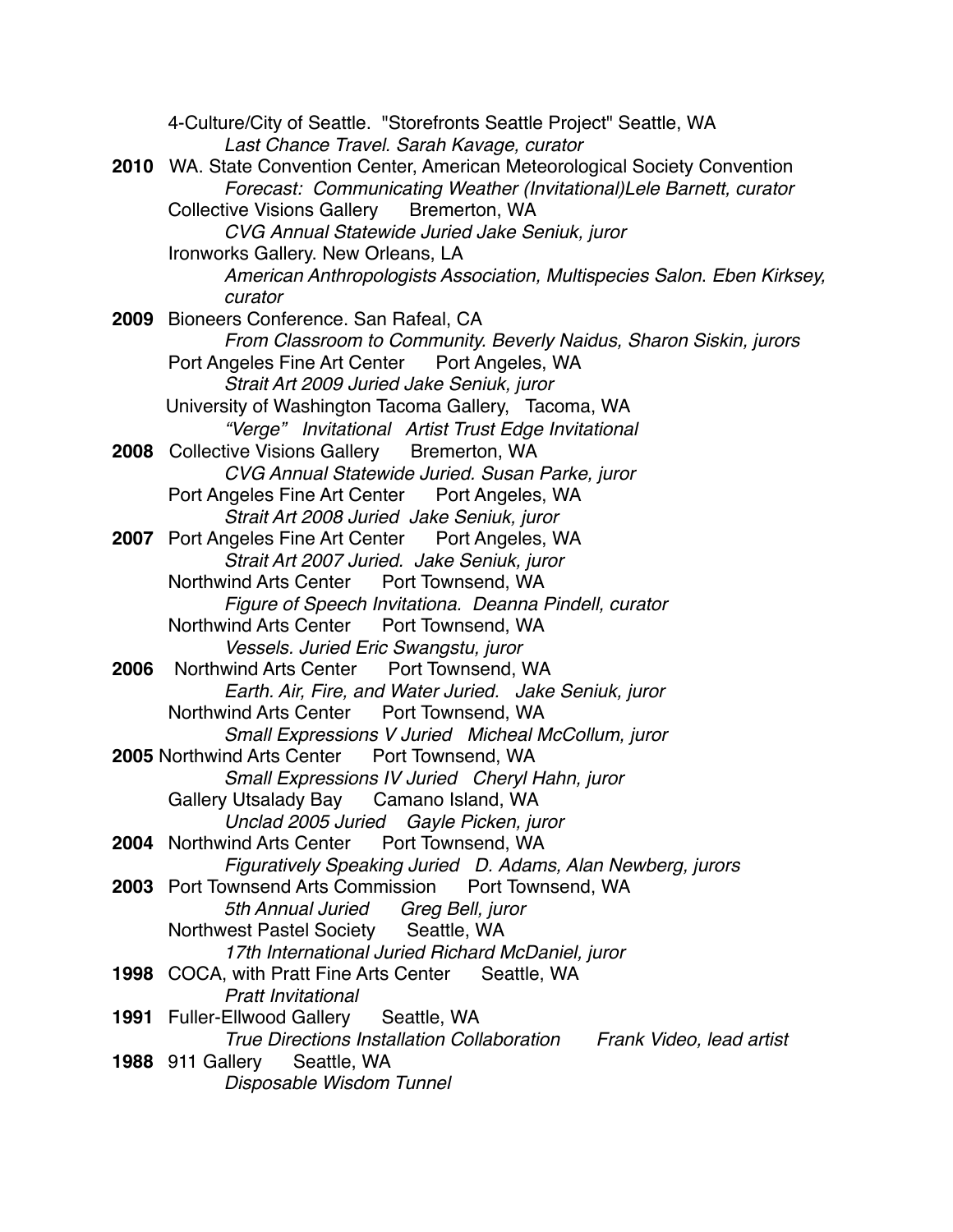#### **Selected Publications:**

- **2022** *Aborescence: A Score.* In Provocations, Pedagogies, and Other Strategies: Teaching Ecological Art. lnternational Ecoart Network, eds. New Village Press, NY. Print.
- **2015** *Ruminations on Eco-art: the Decomposition of Art and the Art of Decomposition.* Antennae: The Journal of Nature in Visual Culture. Summer 2015. Web.
- **2010-15** *Eco-Art-Works* blog. https://www.facebook.com/Eco.Art.Works
- **2012** *A Microbe Manifesto.* The Soil Remembers. Rhonda Janke, ed/pub. http://soilremembers.com/. Web. September, 2012.
- **2011** *Interspecies Dialogues in Eco-Art*. MFA Thesis. Goddard College. Print.

## **Selected Bibliography: (Video/TV/film media):**

**2022** Robertson, Caryn. *Language of the Land.* Podcast, interviews. *forthcoming.*

**2016-2020** Borchert, Maxie, director. *Koh Seametrey*

video documentary

- **2016** Borchert, Maxie, director. *Rising from the Ashes. (feature length film depicting Seametrey Montessori Village.*
- **2013** FBI radio. Interview with Eben Kirksey. Sydney, Australia
- **2011** Goddard College Alumni interview. www.goddard.com
- **2011** American Meteorological Society Annual Meeting interview
- **2007** BKAT Public Access Television interview

## **Selected Bibliography: (Print media):**

- **2020** Watts, Patricia, ed. Ecoconsciouness. Exhibit catalogue
- **2014** Kinoshita, LIsa. "Hostage 61 is Earth" Spaceworks Tacoma Blog. 11/18/2014. Web.
- **2014** Ponnekanti, Rosemary. "Tacoma's Woolworth Windows become Forests of Fairytale and Future." The News Tribune, Tacoma, WA. 9/23/2014. Print and **Web**.
- **2013** Kirksey. S. Eben, PhD. *Multispecies Salon: Gleanings from a Para-site.* Duke University Press*.* Print.
- **2013** Colby, Sue. "Microbes, Mud, and Art/Science Trail." *Ecology Global Network.* September 16, 2013. Web.
- **2013** Gripper, Ali and Fran Strachen. "Creative Life". *Uniken.* UNSW. 70 (2013): 19.  Print and Web.
- **2011** Bolender, Karin. *Multispecies Picnic at Goddard's Making, Meaning, and Context Festival.* Rural Alchemy Workshop. Web. November 5, 2011.
- **2010-2011** Kirksey. S. Eben, PhD. *BioCultural Hope in the Anthropocene.*
	- Paper presented at multiple venues, including Rachel Carson Center**.**
- **2008** ARTSOURCE, Summer 2008 volume X, no. 1 "2008 EDGE" by Nirmala Singh-Brinkman, photo: Frank Ross